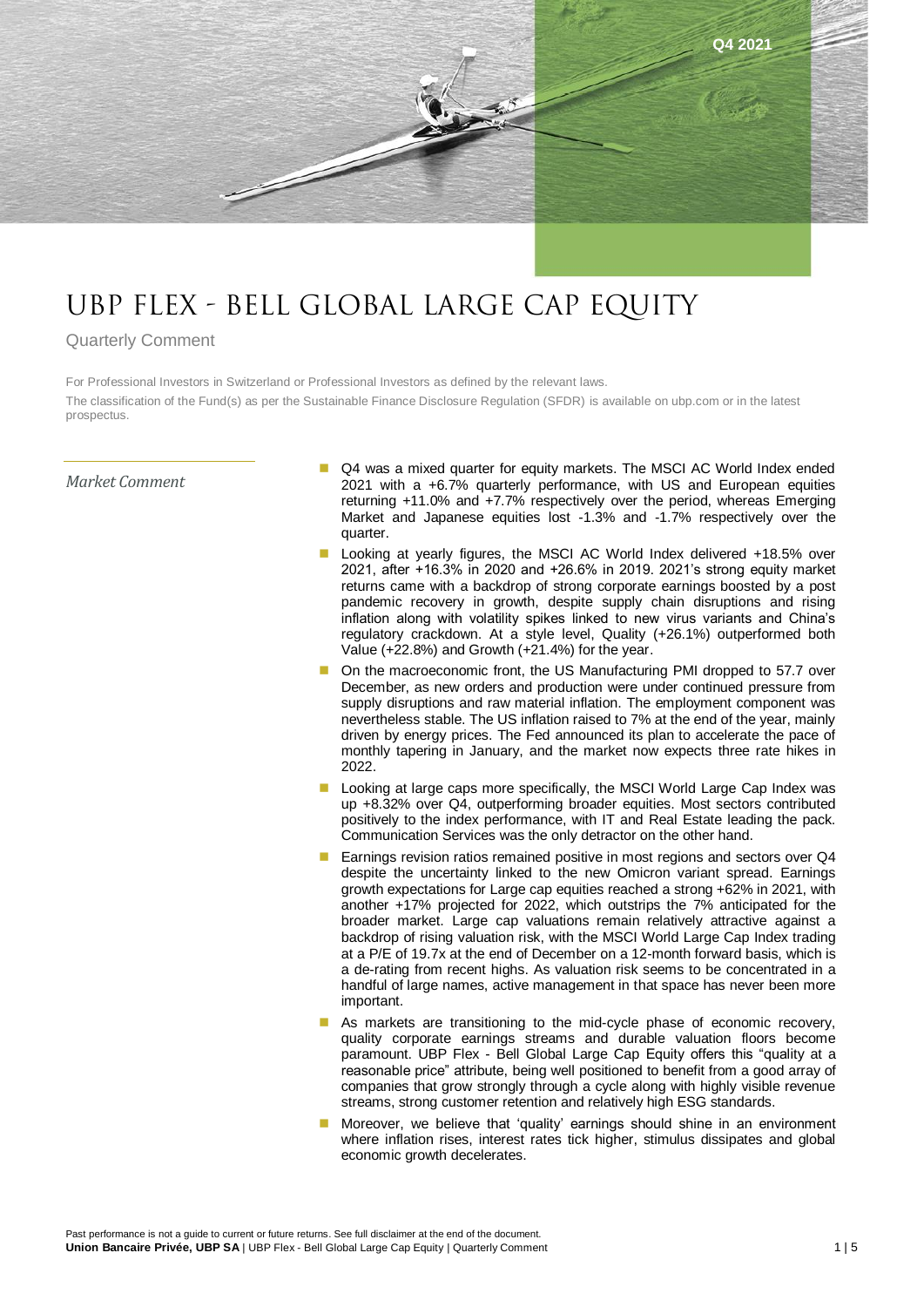

*Performance Review*

- UBP Flex Bell Global Large Cap Equity printed a very strong +9.86% (Class IDq USD, net of fees) over the fourth quarter of 2021, outperforming the MSCI World Large Cap Index by 154bps. Since inception in July earlier this year, the Fund has returned +7.46%, which is slightly higher than the benchmark.
- Looking back at 2021, the underlying recovery in demand and profitability across the bulk of industries in developed markets has resulted in strong returns for equity investors and surprisingly strong corporate results, even as economies around the globe and the equity markets in general have faced myriad of headwinds.
- Over Q4, outperformance was primarily driven by stock selection which contributed +147bps, while sector allocation contributed +35bps mostly from the underweight to Financials (9% allocation, 5% underweight). Other sector tilts and currency allocation had minimal effect.
- The companies that contributed most to portfolio returns in the fourth quarter were health management organisation UnitedHealth Group (2.8% position, +74bps contribution) and home improvement company Lowe's (2.8% position, +71 bps contribution).
- UnitedHealth Group is the largest health insurance company in the US, with a top 3 position across end markets: commercial, Medicare and Medicaid. Other businesses include OptumHealth (health and wellness benefits), OptumInsight (healthcare IT solutions) and OptumRx (PBM services). Through a technology driven data platform, they enable improved efficiency throughout the health care system, which leads to better outcomes for patients and the payors that fund them. Increasing spend in the health care industry has helped UnitedHealth grow revenue at nearly 10% per year and EPS at between 13%-16% p.a., which remains the company's longer term goal. Given the earnings consistency of the company, there continues to be strong upside in the shares.
- US home improvement businesses Lowe's and Home Depot were also strong contributors over the quarter, both rising around 27%. They are benefiting from low unemployment rates and strong consumer balance sheets, which is fueling an insatiable demand by customers as they invest in their homes. Recent results have shown solid sales growth and improving margins. In a broader sense, the investment team continues to see good upside in the consumer related stocks, which make up a meaningful part of the portfolio.
- Other positive contributors included US rail operator Union Pacific (2.5% position, +66bps contribution), IT services firm Accenture (2.0% position, +55bps contribution), as well as animal health company Zoetis (1.9% position, +44bps contribution).
- Fortunately and given the strong market conditions, stocks that lagged did not have a significant drag on returns. Fiserv (2.4% position) fell 4% and was the biggest detractor, but only cost 10bps. Hong Kong Exchanges & Clearing (1.7% position) fell the most at -6%, but only cost 8 bps. Other detractors included US telco Verizon (2.7% position, -9bps contribution), and Visa (2.9% position, -6bps contribution).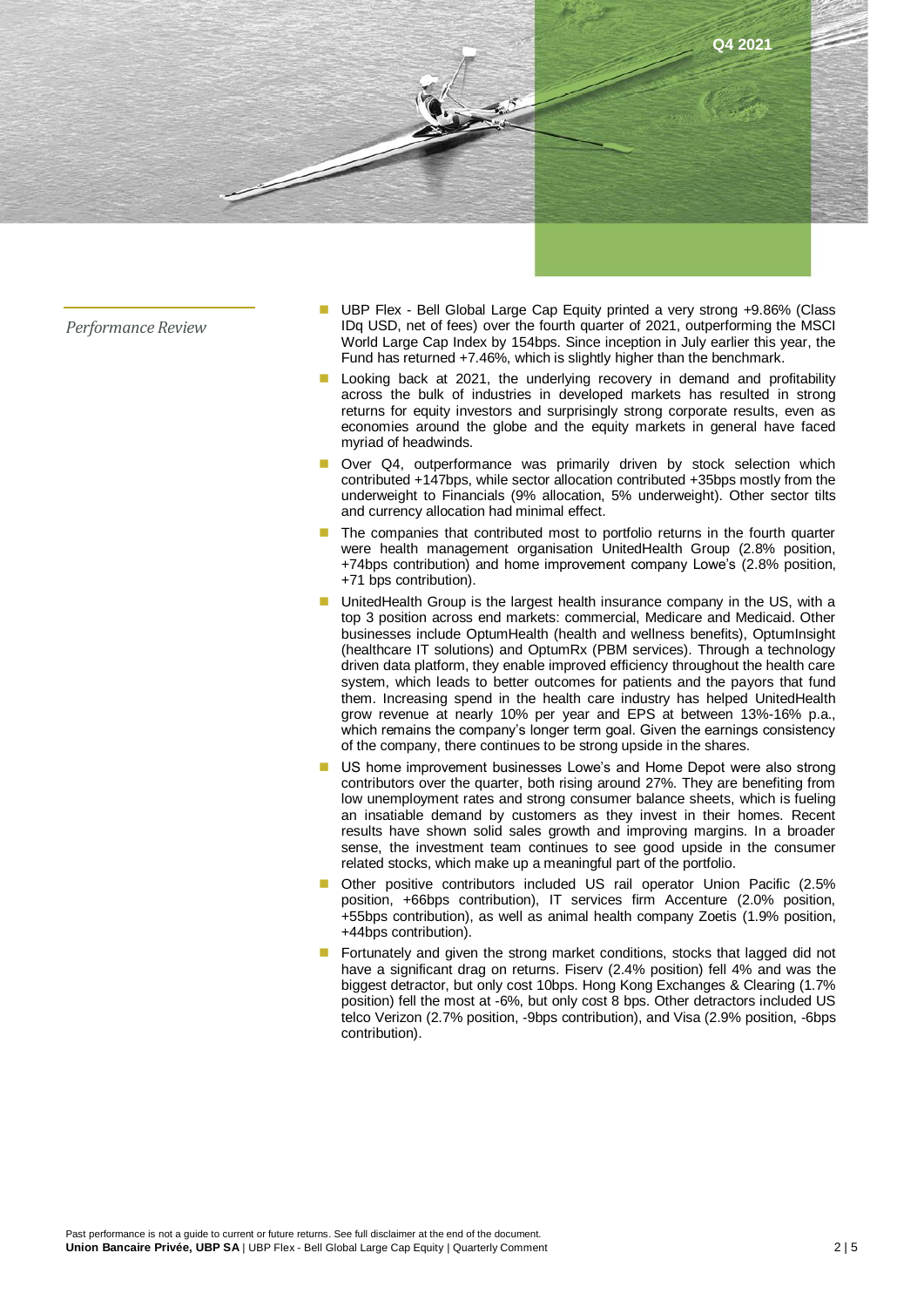

*Portfolio Activity*

- The portfolio remained relatively fully invested during the quarter, holding on average 4.3% cash during the period. This is slightly higher than last quarter due to trimming back names that had performed strongly; however, cash will continue to be reinvest into existing names that have better upside.
- From a trading perspective and given the strong market conditions, profit taking helped to reduce valuation risk and volatility. This also allowed the portfolio to stay balanced across style tilts, freeing up capital to take advantage of alpha opportunities from stocks that have good upside while maintaining strong overall ESG metrics.
- The outcome of these trades at a sector level resulted in a reduced exposure to Consumer Discretionary at 15% (3% lower vs. the end of Q3), primarily due to the exit of two stocks: McDonald's and Booking Holdings. Communication Services exposure was also reduced to 9% as Meta Platforms (formerly Facebook) was sold out of the portfolio. The only meaningful increase was to the Information Technology sector, which ended at 26% (2% higher than at the end of Q3) by adding to existing names.
- The decision to exit Meta Platforms was partly driven by valuation and more so concerns around social and governance issues. The group has unsuccessfully dealt with privacy issues, which continues to leave them vulnerable to ongoing regulatory scrutiny, monetary penalties and a potential decline in their franchise and brand value. The company has been immensely successful, growing into a hugely profitable business, but management have not balanced growth with enough focus on improving these problems, hence the decision to exit. McDonald's was also sold after performing strongly leaving very little additional upside, especially given the headwinds from rising costs due to food and labour inflation. Online travel portal, Booking Holdings, was also sold given the risk of further delays in a recovery of the travel sector, which should likely result in profit downgrades and valuation compression.
- No new names were added to the portfolio in the quarter; however, there were some noteworthy changes in existing holdings. Recent weakness in payment network operators Visa and Mastercard, presented an excellent opportunity to add to these strongly growing businesses, which combined now represent over 6% of the portfolio. The position in semiconductor equipment maker ASML was also increased after a pull back. Hospital operator HCA Healthcare and medical device manufacturer Edwards Lifesciences have both recently had excellent results and were also increased. Hong Kong Exchanges & Clearing was also added to after a weak period. Reckitt Benckiser and American Express were also topped up as they represent great value.
- Turning to the current positioning of the portfolio, from a sector allocation perspective, the most preferred sectors remain Information Technology (26% allocation) skewed toward well established, highly profitable names and minimising exposure to the more volatile, high growth names which have more valuation risk. Health Care (16%) is also a large weight with a diversified mix of specialty pharmaceutical, services and device companies. Finally, Consumer Discretionary (15%) is also a significant allocation and includes online retail, home improvement and luxury names. These sectors are reflective of where the investment team finds the highest quality companies.
- In terms of least preferred sectors, the portfolio continues to have no exposure to Real Estate, Utilities or Energy. All are reasonably small in the benchmark and since these sectors are often capital intensive, highly regulated and often reliant on large amounts of debt, they are generally not where the investment team finds companies that meet their high return hurdles.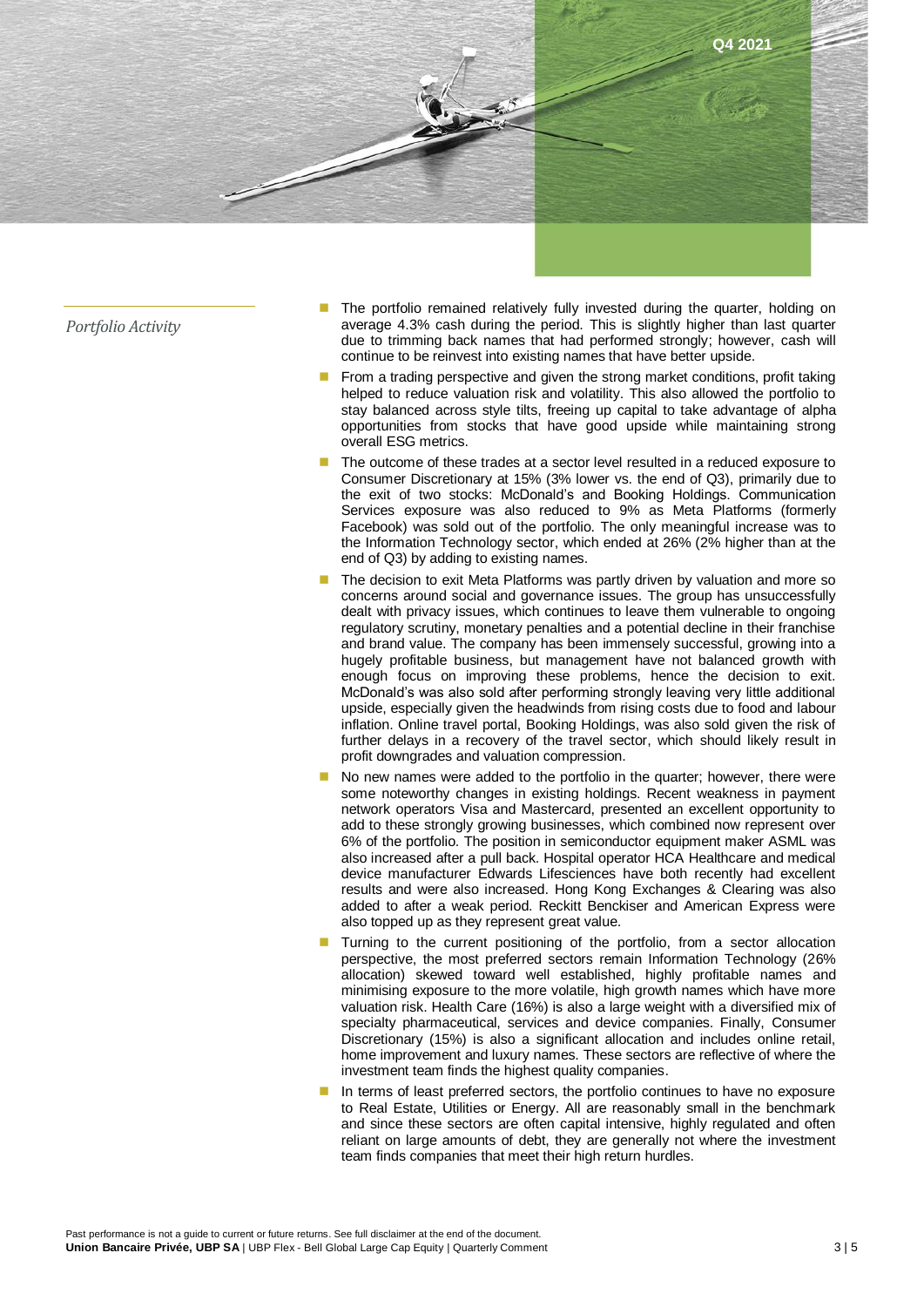

- From a regional/country perspective, the largest allocation is to the US at 69%, slightly below the benchmark at 71%. The Asia-Pacific region is a smaller part of the benchmark at around 8%, and the portfolio is underweight at 4.5% with just one position in Hong Kong and one in Japan. The remainder of the portfolio is diversified throughout Europe, with the largest allocation being 10% to the UK and the remainder across continental Europe.
- At the end of December, the portfolio's top 5 positions were Amazon.com (4.4%), Microsoft (4.3%), Alphabet (4.0%), Visa (3.2%), and Mastercard (3.1%).
- The investment team is mindful that the economy and equities remain sensitive to inflation with the effects already evident in 2021. It will be interesting to see how central banks and politicians thread the needle to manage expectations and engineer a soft landing. The path is difficult to predict, but is likely to result in increased volatility relative to the last 18 months. Interest rates should rise further, albeit not significantly, and this should result in further valuation compression, especially at the speculative end of the market. Remaining disciplined on valuation will be key to minimising the risk of capital loss.
- There are many positive factors that keep the investment team enthusiastic. Supply chain issues shall dissipate, and the team does not expect inflation, rising interest rates or virus variants to cause a market drawdown to the magnitude witnessed early in 2020. Corporate profitability continues to improve, consumer sentiment is stable and households have strong balance sheets.
- More broadly, experienced management teams have helped businesses in the portfolio navigate well through the volatile conditions of the last 18 months. Through good capital allocation, they have maintained high levels of profitability and are thriving with strong market positions.
- The MSCI World Large Cap Index represents good value trading on a 12-month forward P/E ratio of 19.7x. When the investment team analyses the earnings trajectory of the companies from the bottom up, it continues to believe that profit should outperform consensus expectations and grow faster than the market, which gives confidence that 2022 should be another good year for Large cap equity investors.

*Outlook*